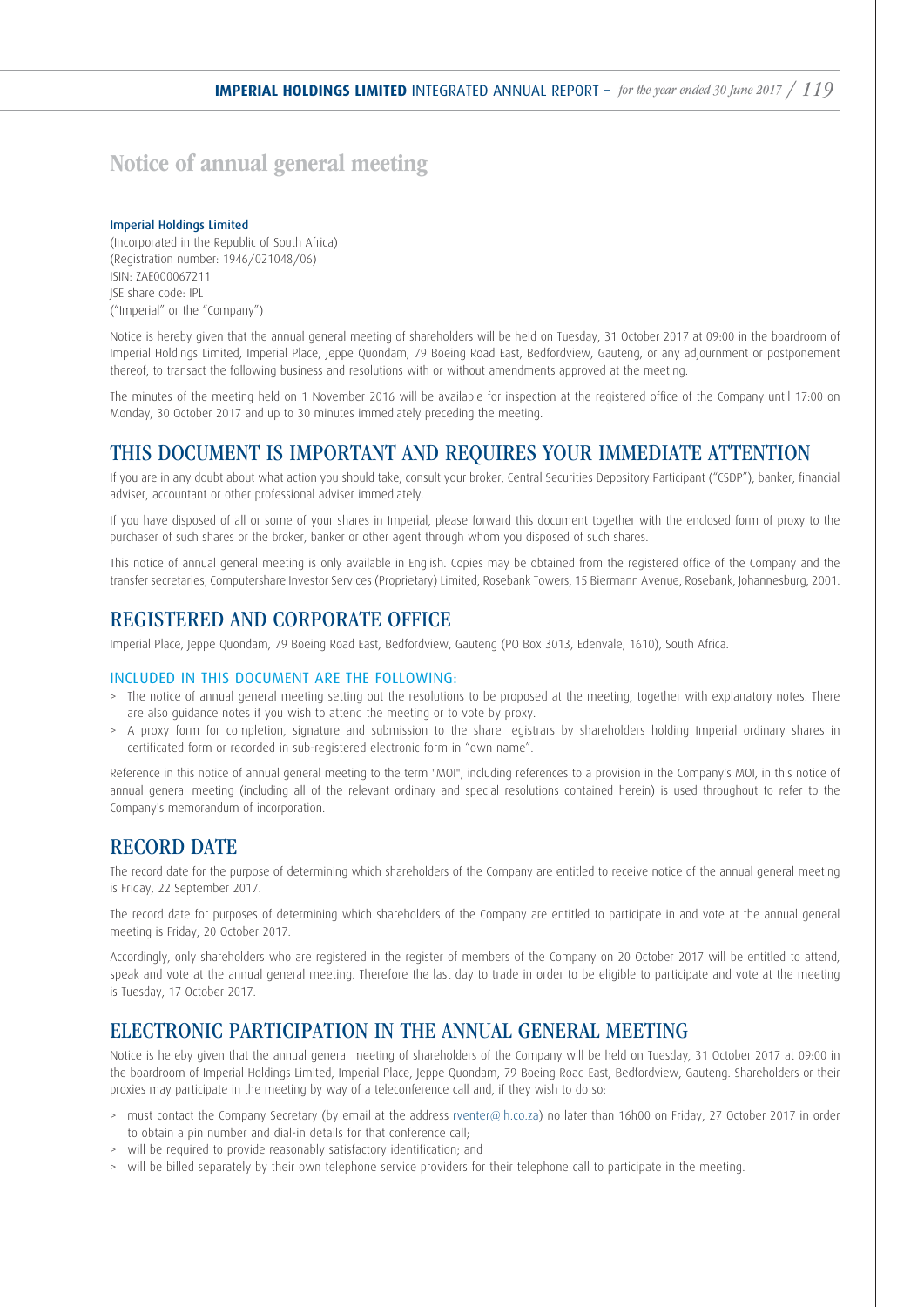## 1. ORDINARY RESOLUTION 1 – APPROVAL OF THE FINANCIAL STATEMENTS

 "Resolved that the audited consolidated Company annual financial statements of Imperial for the year ended 30 June 2017, including the directors' report, the audit committee report and the auditors' report, be adopted."

### PERCENTAGE VOTING RIGHTS

 The minimum percentage of voting rights that is required for this resolution to be adopted is 50% (fifty percent) of the voting rights plus 1 (one) vote to be cast on the resolution.

# 2. ORDINARY RESOLUTION 2 – APPOINTMENT OF THE AUDITORS

 "Resolved that Deloitte & Touche be appointed as auditors of the Company and Mr. T Brown as designated partner until the date of the next annual general meeting."

 The Audit Committee has recommended the reappointment of Deloitte & Touche as external auditors of the Company from this AGM until the conclusion of the next AGM of the company with Mr. T Brown (IRBA No 247030) as designated partner.

### PERCENTAGE VOTING RIGHTS

 The minimum percentage of voting rights that is required for this resolution to be adopted is 50% (fifty percent) of the voting rights plus 1 (one) vote to be cast on the resolution.

# 3. ORDINARY RESOLUTION NUMBER 3 – APPOINTMENT OF THE MEMBERS OF THE AUDIT COMMITTEE

 "Resolved that the reappointment of the following independent non-executive directors, be elected as members of the Company's Audit Committee in terms of section 94(2) of the Companies Act of 2008 (Act 71 of 2008), as amended (the "Companies Act") by a separate vote in respect of each member:

- 3.1 Mr. GW Dempster
- 3.2 Mrs. T Skweyiya (Dingaan)
- 3.3 Ms. P Langeni
- 3.4 Mr. RJA Sparks (chairman)
- 3.5 Mr. Y Waja

 A brief curriculum vitae of each of the directors offering themselves for election as members of the audit committee is contained on page 36 of the Integrated Annual Report.

## PERCENTAGE VOTING RIGHTS

 The minimum percentage of voting rights that is required for each of resolutions to be adopted is 50% (fifty percent) of the voting rights plus 1 (one) vote to be cast on each resolution.

 The board has reviewed the expertise, qualification and relevant experience of the appointed audit committee members and recommends that each of these directors be re-elected.

## 4. ORDINARY RESOLUTION 4 – REAPPOINTMENT OF RETIRING DIRECTORS

 "Resolved that the re-election of the following directors, who retire by rotation in terms of the MOI but, being eligible and offering themselves for re-election, be authorised and confirmed by a separate vote with respect to each re-election:

- 4.1 Mr. OS Arbee
- 4.2 Mr. GW Dempster
- 4.3 Mr. SP Kana
- 4.4 Mr. MV Moosa
- 4.5 Mr. Y Waja

 A brief curriculum vitae of each of the directors offering themselves for re-election in terms of resolution 4 is contained on page 36 of the Integrated Annual Report.

 The performance and contribution of each of the above directors offering themselves for re-election has been reviewed by the board and the board recommends that each of these directors be re-elected.

### PERCENTAGE VOTING RIGHTS

 The minimum percentage of voting rights that is required for each of resolutions in 4 to be adopted is 50% (fifty percent) of the voting rights plus 1 (one) vote to be cast on each resolution.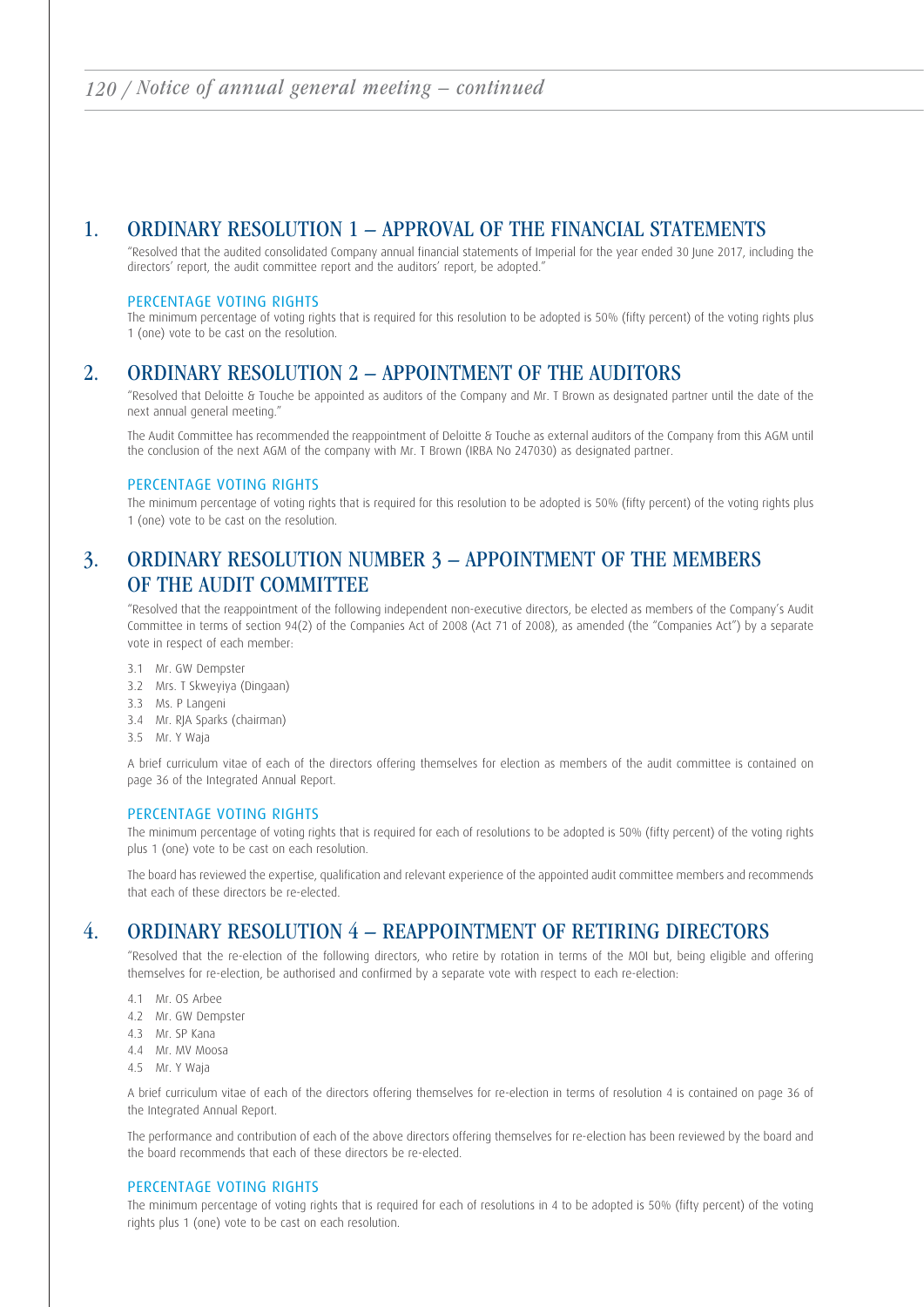## 5. ORDINARY RESOLUTION 5 – CONFIRMATION OF DIRECTORS APPOINTED DURING THE YEAR

 "Resolved that the appointment of Mr M Akoojee, who was appointed during the year in terms of the MOI, be authorised and confirmed A brief curriculum vitae of Mr Akoojee is contained on page 38 of the Integrated Annual Report. The board recommends that Mr Akoojee be confirmed.

## PERCENTAGE VOTING RIGHTS

 The minimum percentage of voting rights that is required for this resolution to be adopted is 50% (fifty percent) of the voting rights plus 1 (one) vote to be cast on the resolution.

# 6. ORDINARY RESOLUTION 6 – CONFIRMATION OF THE GROUP'S REMUNERATION POLICY

 "Resolved that, as a non-binding advisory vote, as recommended in the King Code of Governance for South Africa 2016, commonly referred to as King IV, the group's remuneration policy as set out in the remuneration report on pages 67 to 83 of the Integrated Annual Report be hereby confirmed."

# 7. ORDINARY RESOLUTION 7 – CONFIRMATION OF THE IMPLEMENTATION OF THE GROUP'S REMUNERATION POLICY

 "Resolved that, as a non-binding advisory vote, as recommended in the King Code of Governance for South Africa 2016, commonly referred to as King IV, the implementation group's remuneration policy as set out in the remuneration report on pages 67 to 83 of the Integrated Annual Report be hereby confirmed."

## 8. SPECIAL RESOLUTION NUMBER 1 – DIRECTORS' FEES

 "Resolved that in terms of section 66(9) of the Companies Act of 2008 (Act 71 of 2008), as amended (the "Companies Act"), the Company be and is hereby authorised, by a separate vote in respect of each item, to remunerate its directors for their services as directors and/ or pay any fees related thereto on the following basis and on any other basis as may be recommended by the remuneration committee and approved by the board of directors from 1 July 2018 to 30 June 2019 as follows:

|      |                                                           | Fee from                       | Fee from                       |
|------|-----------------------------------------------------------|--------------------------------|--------------------------------|
|      |                                                           | 1 July 2017<br>to 30 June 2018 | 1 July 2018<br>to 30 June 2019 |
| 8.1  | Chairperson*                                              | R937 000                       | R993 000                       |
| 8.2  | Deputy chairperson and lead independent director*         | R468 500                       | R496 500                       |
| 8.3  | Board member                                              | R268 000                       | R284 000                       |
| 8.4  | Assets and liabilities committee chairperson*             | R <sub>170</sub> 500           | R181 000                       |
| 8.5  | Assets and liabilities committee member                   | R113 500                       | R120 500                       |
| 8.6  | Audit committee chairperson*                              | R354 000                       | R375 000                       |
| 8.7  | Audit committee member                                    | R176 500                       | R187 000                       |
| 8.8  | Divisional board member: Motus division                   | R132 500                       | R140 500                       |
| 8.9  | Divisional board member: Logistics division               | R159 000                       | R168 500                       |
| 8.10 | Divisional Finance and Risk committee member: Motus       | R53 000                        | <b>R56 000</b>                 |
| 8.11 | Divisional Finance and Risk committee member: Logistics   | R63 600                        | R67 500                        |
| 8.12 | Investment committee chairperson*                         | R354 000                       | R375 000                       |
| 8.13 | Investment committee member                               | R176 500                       | R187 000                       |
| 8.14 | Risk Committee chairman*                                  | R170 500                       | R <sub>181</sub> 000           |
| 8.15 | Risk committee member                                     | R113 500                       | R120 500                       |
| 8.16 | Remuneration committee chairperson                        | R128 000                       | R135 500                       |
| 8.17 | Remuneration committee member                             | R84 500                        | R90 000                        |
| 8.18 | Nomination committee chairperson                          | R128 000                       | R135 500                       |
| 8.19 | Nomination committee member                               | R84 500                        | R90 000                        |
| 8.20 | Social, ethics and sustainability committee chairperson * | R170 500                       | R181 000                       |
| 7.17 | Social, ethics and sustainability committee member        | R113 500                       | R120 500                       |

\* Paid in addition to a members' fee.

Executive directors do not receive directors' fees.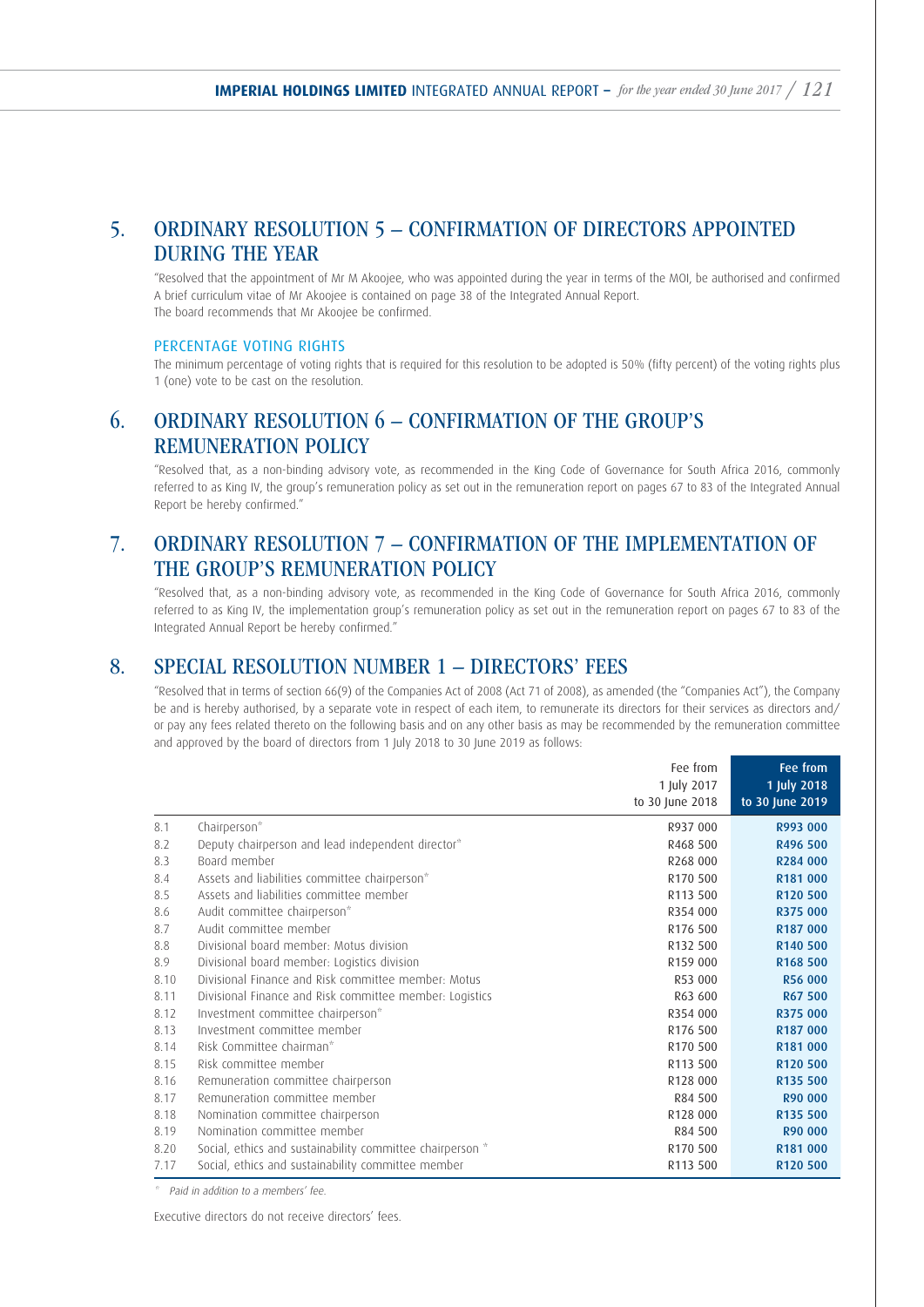### REASON AND EFFECT

 The reason for special resolution number 1 is for the Company to obtain the approval of shareholders by way of special resolution for the payment of remuneration to its non-executive directors in accordance with the requirements of the Companies Act.

 The effect of special resolution number 1 is that the Company will be able to pay its non-executive directors for the services they render to the Company as directors without requiring further shareholder approval until the next annual general meeting.

### PERCENTAGE VOTING RIGHTS

 The minimum percentage of voting rights that is required for this resolution to be adopted is 75% (seventy-five percent) of the voting rights to be cast on the resolution.

# 9. SPECIAL RESOLUTION NUMBER 2 – GENERAL AUTHORITY TO REPURCHASE COMPANY SECURITIES

 "Resolved that, the Company, or a subsidiary of the Company, be and is hereby authorised, by way of a general authority, to acquire securities issued by the Company, in terms of the provisions of sections 46 and 48 of the Companies Act and in terms of the Listings Requirements of the JSE Limited (the "JSE"), (the "Listings Requirements"), it being recorded that the Listings Requirements currently require, inter alia, that the Company may make a general repurchase of securities only if:

- > any such repurchase of securities is effected through the order book operated by the JSE trading system and done without any prior understanding or arrangement between the Company and the counterparty (reported trades are prohibited);
- > authorised by the Company's MOI;
- > the general authority shall be valid until the next annual general meeting of the Company, provided that it shall not extend beyond 15 months from the date of this special resolution number 2;
- > when the Company has cumulatively repurchased 3% of the number of securities in issue on the date of passing of special resolution number 2, and for each 3% thereof, in aggregate acquired thereafter, an announcement is published as soon as possible and not later than 08:30 on the second business day following the day on which the relevant threshold is reached or exceeded, and the announcement complies with the requirements of the Listings Requirements;
- > at any time, only one agent is appointed to effect any repurchase on the Company's behalf;
- > the Company or its subsidiary does not repurchase securities during a prohibited period unless the Company has a repurchase programme in place where the dates and quantities of securities to be traded during the relevant period are fixed (not subject to any variation) and full details of the programme have been disclosed in an announcement over SENS prior to the commencement of the prohibited period;
- > a resolution by the board of directors that it has authorised the repurchase, that the Company and its subsidiaries have satisfied the solvency and liquidity test as defined in the Companies Act and that, since the solvency and liquidity test was done, there have been no material changes to the financial position of the group.
- > any general repurchase by the Company of its own ordinary shares shall not, in aggregate in any one financial year exceed 5% of the Company's issued ordinary shares as at the date of passing of this special resolution number 2; and
- > in determining the price at which the securities are repurchased by the Company or its subsidiary in terms of this general authority, the maximum price at which such securities may be repurchased will not be greater than 10% above the weighted average of the market value for such securities for the five business days immediately preceding the date of repurchase of securities.

 The directors of the Company confirm that no repurchase will be implemented in terms of this authority unless, after each such repurchase:

- > the Company and the group will be able to pay its debts as they become due in the ordinary course of business for a period of 12 months after the date of the notice of the annual general meeting ;
- > the consolidated assets of the Company and the group, fairly valued in accordance with the accounting policies used in the latest audited annual group financial statements, will exceed its consolidated liabilities for a period of 12 months after the date of the notice of the annual general meeting;
- > the share capital and reserves of the Company and the group will be adequate for ordinary business purposes for a period of 12 months after the date of the notice of the annual general meeting; and
- > the working capital of the Company and the group will be adequate for ordinary business purposes for a period of 12 months after the date of the notice of the annual general meeting.

and the directors have passed a resolution authorising the repurchase, resolving that the Company and its subsidiary/ies, as the case may be, have satisfied the solvency and liquidity test as defined in the Companies Act and since the solvency and liquidity test had been applied, there have been no material changes to the financial position of the group.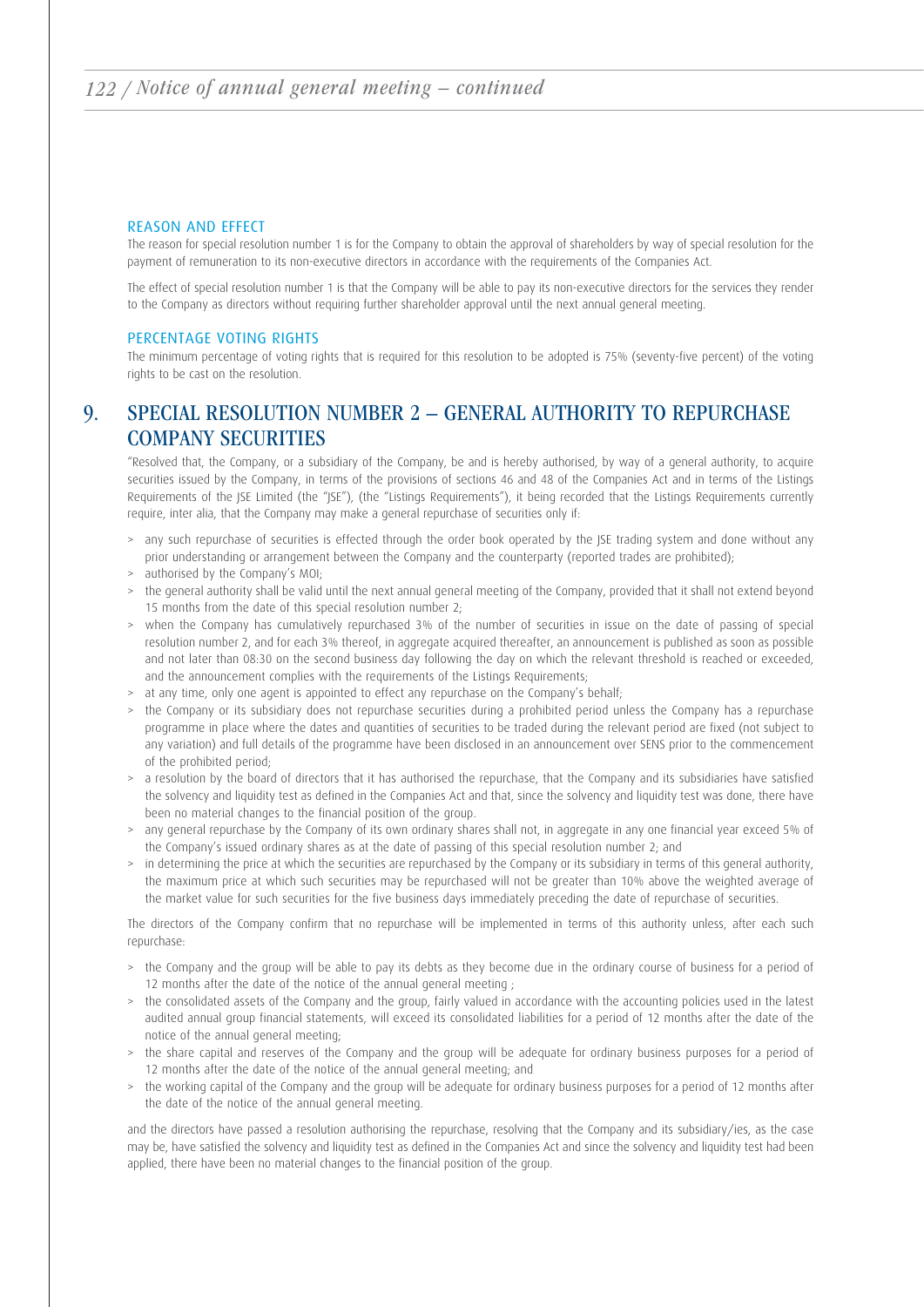Pursuant to and in terms of paragraphs 11.23 and 11.26 of the Listings Requirements, the directors of the Company hereby state that:

- > the intention of the Company and its subsidiaries is to utilise the general authority to repurchase, if at some future date the cash resources of the Company are in excess of its requirements; and
- > the method by which the Company and any of its subsidiaries intend to repurchase its securities and the date on which such repurchase will take place, has not yet been determined.

 The Listings Requirements require the following disclosures with respect to general repurchases, some of which appear elsewhere in the annual report of which this notice forms part:

| > | Major shareholders             | page 116 |  |
|---|--------------------------------|----------|--|
|   | > Share capital of the Company | page 117 |  |

#### DIRECTORS' RESPONSIBILITY STATEMENT

The directors, whose names are given on page  $\cdot\cdot$  of the integrated/annual report, collectively and individually accept full responsibility for the accuracy of the information pertaining to the general repurchase resolution and certify that to the best of their knowledge and belief there are no facts that have been omitted which would make any statement false or misleading, and that all reasonable enquiries to ascertain such facts have been made and that the aforementioned resolution contain all information required by law and the Listings Requirements.

#### NO MATERIAL CHANGES TO REPORT

 Other than the facts and developments reported on in the annual report, there are no material changes in the affairs or financial position of the Company and its subsidiaries that have occurred subsequent to the 30 June 2017 year end until the date of the notice of annual general meeting.

### REASON AND EFFECT

 The reason for and effect of special resolution 2 is to authorise the Company and/or its subsidiaries by way of a general authority to acquire their own securities on such terms, conditions and in such amounts as determined from time to time by the directors of the Company subject to the limitations set out above and in compliance with section 48 of the Companies Act.

#### STATEMENT OF BOARD'S INTENTION

 The Board has considered the impact of a repurchase of up to 5% (five percent) of the Company's securities, under a general authority in terms of the Listings Requirements. Should the opportunity arise and should the directors deem it in all respects to be advantageous to the Company to repurchase such securities, it is deemed appropriate that the Company or a subsidiary be authorised to repurchase the Company's securities.

#### PERCENTAGE VOTING RIGHTS

 The minimum percentage of voting rights that is required for this resolution to be adopted is 75% (seventy five percent) of the voting rights to be cast on the resolution.

## 10. ORDINARY RESOLUTION 8 – AUTHORITY TO ISSUE ORDINARY SHARES

 "Resolved that, in terms of the Listings Requirements, the MOI and the Companies Act, the authorised but unissued ordinary shares be and are hereby placed under the control of the directors by way of a general authority that shall remain valid until the next annual general meeting and the directors authorised to allot and issue those shares at their discretion, which authority shall include the authority to issue any option/convertible securities that are convertible into ordinary shares, provided that the aggregate number of ordinary shares able to be allotted and issued in terms of this resolution, shall be limited to 5% of the issued share capital at 30 June 2017."

#### PERCENTAGE VOTING RIGHTS

 The minimum percentage of voting rights that is required for this resolution to be adopted is 50% (fifty percent) of the voting rights plus 1 (one) vote to be cast on the resolution.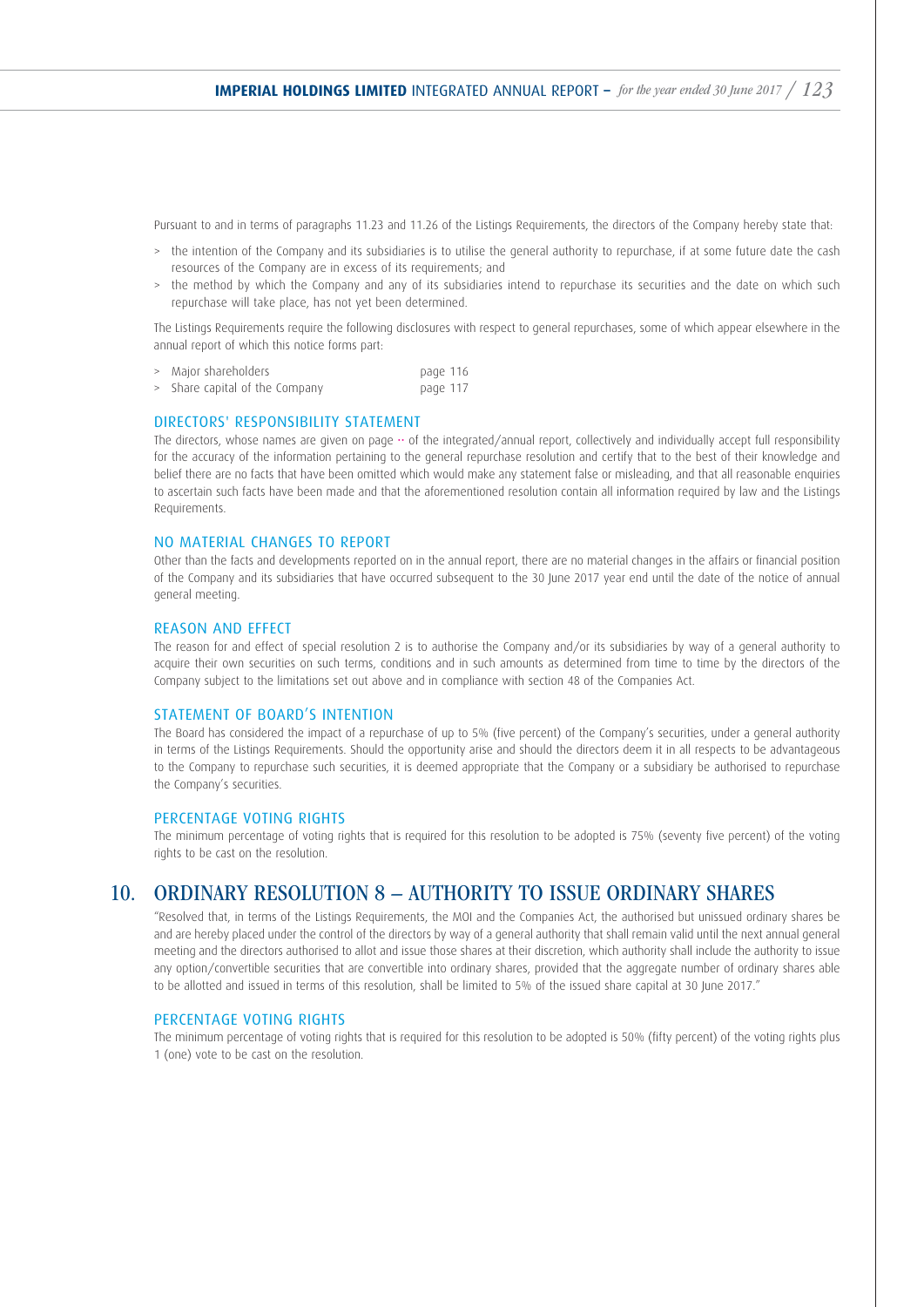## 11. ORDINARY RESOLUTION 9 – AUTHORITY TO ISSUE SHARES FOR CASH

 "Resolved that, the directors of the Company be and are hereby authorised by way of a general authority, to allot and issue any of the Company's unissued shares placed under their control for cash, as they in their discretion may deem fit, without restriction, subject to the provisions of the Listings Requirements, and subject to the proviso that the aggregate number of ordinary shares able to be allotted and issued in terms of this resolution, shall be limited to 5% of the issued share capital at 30 June 2017, provided that:

- > the approval shall be valid until the date of the next annual general meeting of the Company, provided it shall not extend beyond 15 months from the date of this resolution;
- an announcement giving full details, including the impact on net asset value and earnings per share in the case of convertible securities, will be published after any issue representing, on a cumulative basis within any one financial year, 5% or more of the number of shares in issue prior to such issue;
- > the Company's securities which are the subject of the general issue of shares for cash, in the aggregate in any one financial year may not exceed 5% of the applicant's issued share capital (number of securities) of that class.
- > in determining the price at which an issue of shares will be made in terms of this authority the maximum discount permitted will be 10% of the weighted average traded price of such shares, as determined over the 30 trading days prior to the date that the price of the issue is agreed between the issuer and the party subscribing for the securities. The JSE should be consulted for a ruling if the securities have not traded in such 30 business day period;
- > any such issue will only be made to public shareholders as defined in paragraphs 4.25 to 4.27 of the Listings Requirements of the JSE and not to related parties; and
- > any such issue will only be securities of a class already in issue or, if this is not the case, will be limited to such securities or rights that are convertible into a class already in issue."

 For listed entities wishing to issue shares for cash, it is necessary for the board not only to obtain the prior authority of the shareholders as may be required in terms of the MOI, but it is also necessary to obtain the prior authority of shareholders in accordance with the Listings Requirements. The reason for this resolution is accordingly to obtain a general authority from shareholders to issue shares for cash in compliance with the Listings Requirements.

### PERCENTAGE VOTING RIGHTS

In terms of the Listings Requirements, the minimum percentage of voting rights that is required for this resolution to be adopted is 75% (seventy five percent) of the voting rights to be cast on the resolution.

# 12. ORDINARY RESOLUTION 10 – AUTHORITY TO ISSUE NON-REDEEMABLE PREFERENCE SHARES

 "Resolved that, in terms of the Listings Requirements, the MOI and the Companies Act, the authorised but unissued non-redeemable cumulative, non-participating preference shares be and are hereby placed under the control of the directors and the directors are authorised to allot and issue those shares at their discretion, provided that no more than 5 000 000 (five million) non-redeemable preference shares in aggregate may be issued in terms of this authority."

### PERCENTAGE VOTING RIGHTS

 The minimum percentage of voting rights that is required for this resolution to be adopted is 50% (fifty percent) of the voting rights plus 1 (one) vote to be cast on the resolution.

# 13. SPECIAL RESOLUTION NUMBER 3 – AUTHORITY TO PROVIDE FINANCIAL ASSISTANCE IN TERMS OF s44

"Resolved that in terms of section 44 of the Companies Act, as a general approval, the board of the Company may from time to time authorise the Company to provide any direct or indirect financial assistance, as defined in section 44 of the Companies Act, to any person for such amounts and on such terms and conditions as the board of the Company may determine for the purpose of or in connection with the subscription for securities to be issued by the company or any related and inter related companies or for the purchase of securities of the company or related and inter related companies, provided that the aforementioned approval shall be valid until the date of the next annual general meeting of the Company."

### REASON

 Imperial is from time to time, as an essential part of conducting its business, required to provide direct or indirect financial assistance in the form of financial assistance in the form of loans, guarantees, the provision of security or otherwise as contemplated in section 44 of the Companies Act for the purpose of or in connection with the subscription for securities to be issued by the company or related and inter related companies or for the purchase of securities of the company or related and inter related companies. The financial assistance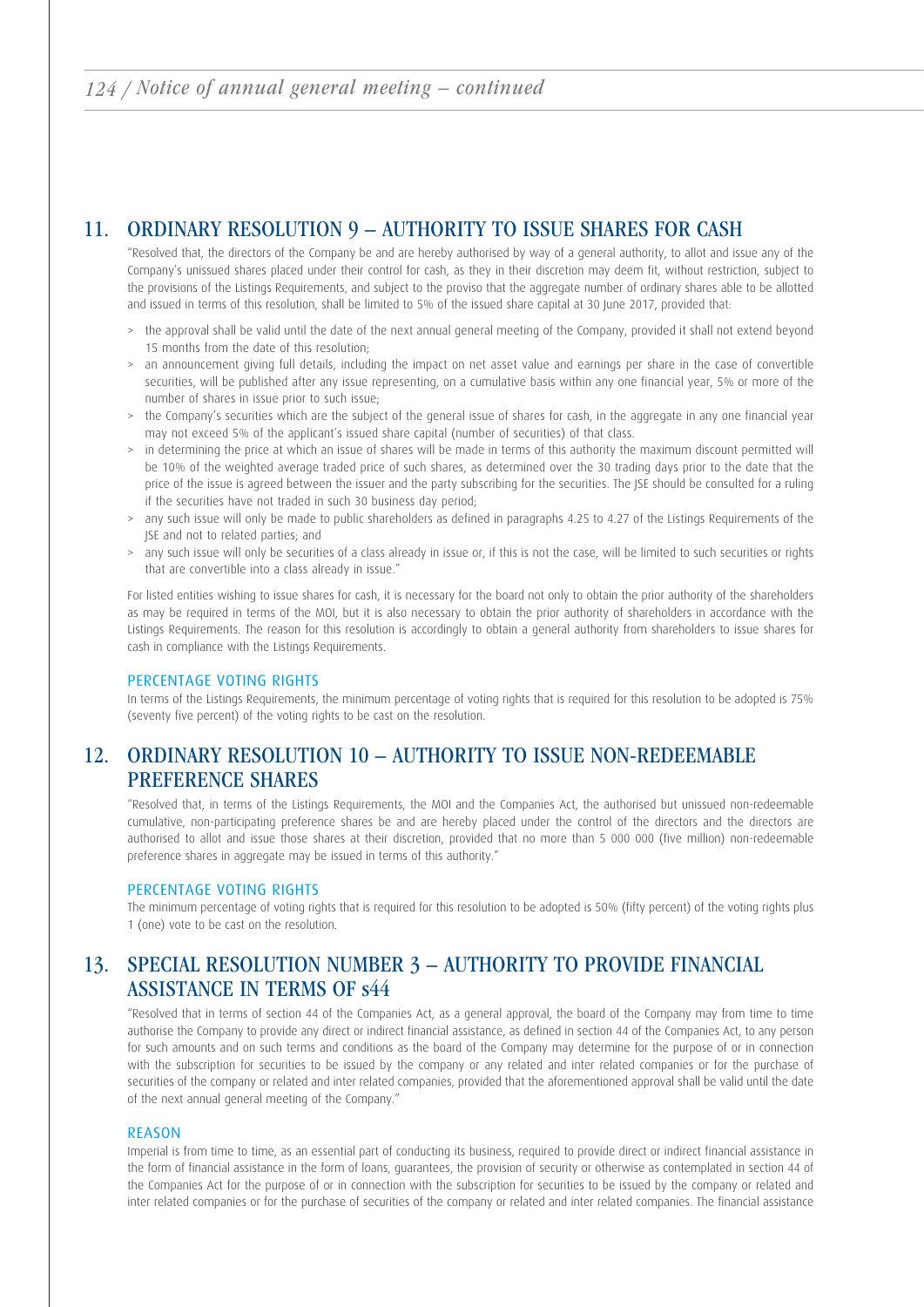is generally provided in the form of guarantees to capital market investors who invest in bonds and other financial instruments issued by subsidiaries of the company.

 In terms of the Companies Act, companies are required to obtain the approval of their shareholders by way of special resolution in order to provide financial assistance to subscribe for such securities and Imperial seeks approval for the board of the Company until the next annual general meeting to authorise the provision by the Company of financial assistance to investors in securities to be issued by the company or related and inter related companies as contemplated in section 44 of the Companies Act. The financial assistance will be provided as part of the day to day operations of the Company in the normal course of its business and in accordance with its MOI and the provisions of the Companies Act.

Approval is not sought for loans to directors and no such financial assistance will be provided under this authority.

#### **EFFECT**

 Special resolution 3 will grant the directors of the Company the authority until the next annual general meeting to authorise the provision by the Company of financial assistance as contemplated in section 44 of the Companies Act.

## COMPLIANCE WITH SECTION 44(3)(B)

 The directors of Imperial will, in accordance with the Companies Act, ensure that financial assistance is only provided if the requirements of that section are satisfied, inter alia, that immediately after providing the financial assistance, the Company would satisfy the solvency and liquidity test set out in section 4(1) of the Companies Act.

#### PERCENTAGE VOTING RIGHTS

 The minimum percentage of voting rights that is required for this resolution to be adopted is 75% (seventy five percent) of the voting rights to be cast on the resolution.

# 14. SPECIAL RESOLUTION NUMBER 4 – AUTHORITY TO PROVIDE FINANCIAL ASSISTANCE IN TERMS OF s45

"Resolved that in terms of section 45 of the Companies Act, as a general approval, the board of the Company may from time to time authorise the Company to provide any direct or indirect financial assistance, as defined in section 45 of the Companies Act, to any related or inter related Company or corporation for such amounts and on such terms and conditions as the board of the Company may determine, provided that the aforementioned approval shall be valid until the date of the next annual general meeting of the Company."

#### REASON

 Imperial is a listed holding Company with a large number of subsidiary companies which together comprise the Imperial group of companies. Imperial is not an operating Company and all operations in the Imperial group are conducted by subsidiary companies of Imperial.

 Imperial is from time to time, as an essential part of conducting its business, required to provide financial assistance to its subsidiary and associate companies including related and inter related companies in the form of operational loan funding, credit guarantees and general financial assistance as contemplated in section 45 of the Companies Act.

 In terms of the Companies Act, companies are required to obtain the approval of their shareholders by way of special resolution in order to provide financial assistance to subsidiaries and Imperial seeks approval for the board of the Company until the next annual general meeting to authorise the provision by the Company of financial assistance to any related or inter related Company as contemplated in section 45 of the Companies Act. This means that the Company is authorised to grant loans to its subsidiaries and to guarantee the debts of its subsidiaries. The financial assistance will be provided as part of the day to day operations of the Company in the normal course of its business and in accordance with its MOI and the provisions of the Companies Act.

#### **FFFFCT**

 Special resolution 4 will grant the directors of the Company the authority until the next annual general meeting to authorise the provision by the Company of financial assistance to any related or inter related Company as contemplated in section 45 of the Companies Act.

#### COMPLIANCE WITH SECTION 45(3)(B)

 The directors of Imperial will, in accordance with the Companies Act, ensure that financial assistance is only provided if the requirements of that section are satisfied, inter alia, that immediately after providing the financial assistance, the Company would satisfy the solvency and liquidity test set out in section 4(1) of the Companies Act.

#### PERCENTAGE VOTING RIGHTS

 The minimum percentage of voting rights that is required for this resolution to be adopted is 75% (seventy five percent) of the voting rights to be cast on the resolution.